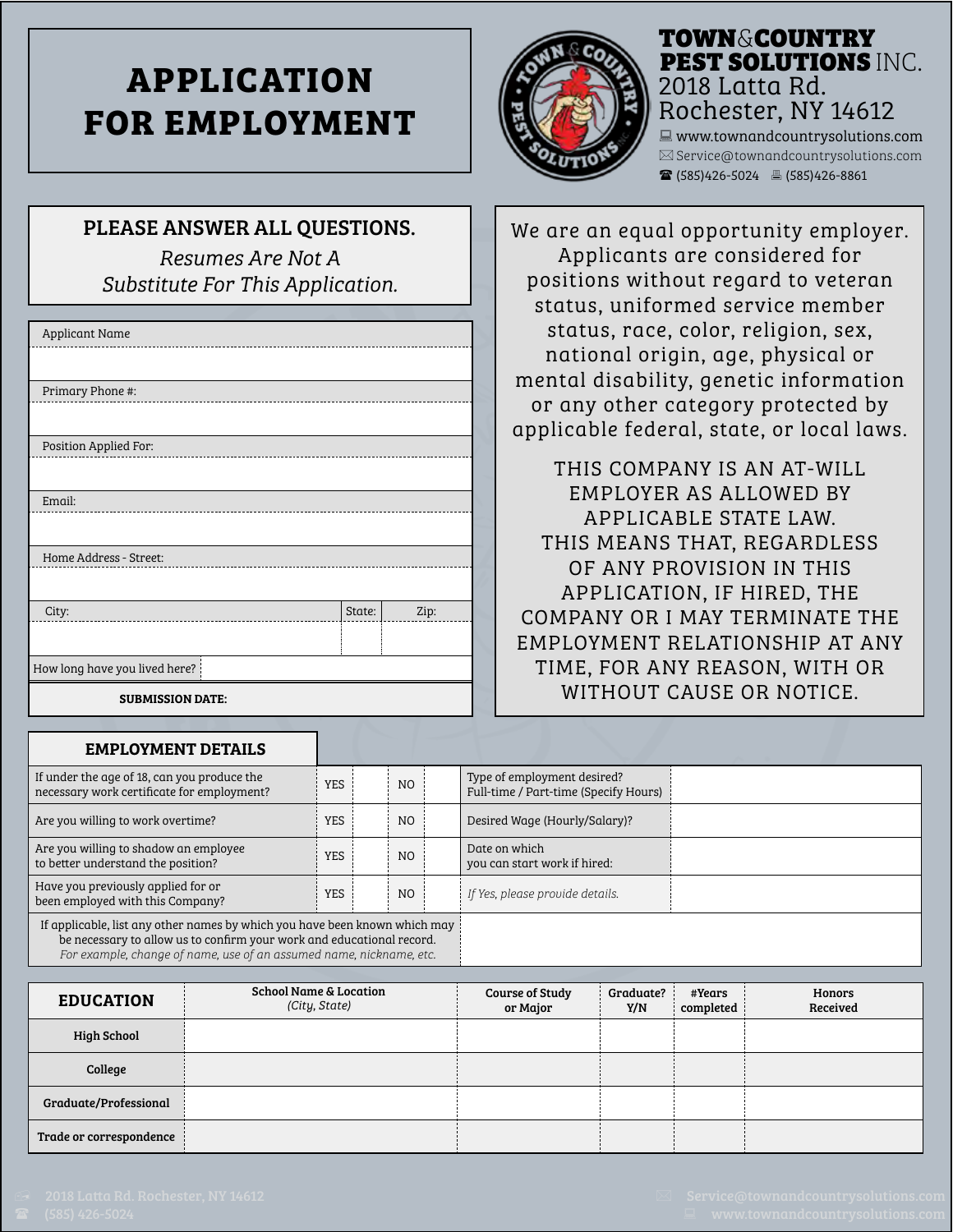#### WORK EXPERIENCE

Please list the names of your present and/or previous employers in chronological order with the present or most recent employer listed first.

Provide information for at least the most recent ten (10) year period. Attach additional sheets if needed.

If self- employed, supply firm name and business references. You may include any verifiable work performed on a volunteer basis, internships, or military service.

Your failure to completely respond to each inquiry may disqualify you for consideration from employment.

| Do not answer "see resume."                                              | Zip<br>State                                                           |
|--------------------------------------------------------------------------|------------------------------------------------------------------------|
|                                                                          |                                                                        |
| <b>EMPLOYMENT/TERMINATION DETAILS</b>                                    | Type of business                                                       |
|                                                                          |                                                                        |
| Have you ever been terminated or asked to resign from any job?           | Job Title:                                                             |
| <b>YES</b><br>N <sub>O</sub>                                             |                                                                        |
| If "Yes" How many times?                                                 | Dates Employed:                                                        |
| If "Yes" Please explain the circumstance(s).                             | to                                                                     |
|                                                                          | List primary duties                                                    |
|                                                                          |                                                                        |
| Has your employment ever been terminated by mutual agreement?            | Were you ever disciplined?                                             |
| <b>YES</b><br>N <sub>O</sub>                                             | N <sub>O</sub><br>YES                                                  |
| If "Yes" How many times?                                                 | If "Yes" for what?                                                     |
|                                                                          |                                                                        |
| If "Yes" Please explain the circumstance(s).                             | Reason for Leaving:                                                    |
|                                                                          |                                                                        |
|                                                                          | How much notice did you give when resigning?                           |
|                                                                          |                                                                        |
| Have you ever been given the choice to resign rather than be terminated? | If none, explain:                                                      |
| <b>YES</b><br>N <sub>O</sub>                                             |                                                                        |
| If "Yes" How many times?                                                 | Supervisor Name:                                                       |
|                                                                          |                                                                        |
| If "Yes" Please explain the circumstance(s).                             | May we contact?                                                        |
|                                                                          | <b>YES</b><br>N <sub>O</sub>                                           |
|                                                                          | If "NO" why not?                                                       |
|                                                                          |                                                                        |
|                                                                          | What will this employer say was the reason your employment terminated? |
|                                                                          |                                                                        |

EMPLOYER #1

Company Name:

Primary Phone #:

Street Address

**City**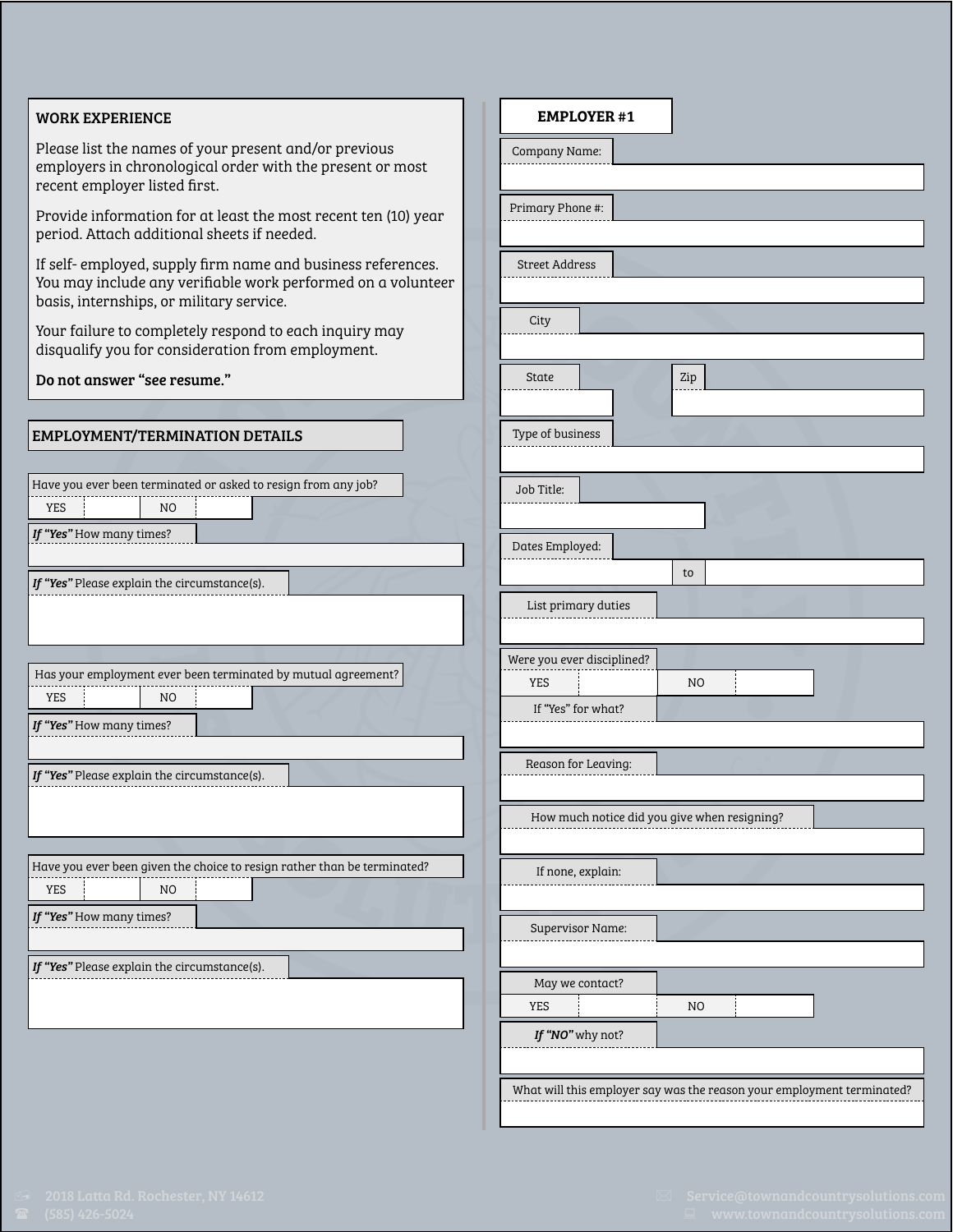| <b>EMPLOYER #2</b>                                                     | <b>EMPLOYER #3</b>                                                     |
|------------------------------------------------------------------------|------------------------------------------------------------------------|
| Company Name:                                                          | Company Name:                                                          |
|                                                                        |                                                                        |
| Primary Phone #:                                                       | Primary Phone #:                                                       |
|                                                                        |                                                                        |
| Street Address                                                         | <b>Street Address</b>                                                  |
|                                                                        |                                                                        |
| City                                                                   | City                                                                   |
|                                                                        |                                                                        |
| <b>State</b><br>Zip                                                    | $\rm{Zip}$<br><b>State</b>                                             |
|                                                                        |                                                                        |
| Type of business                                                       | Type of business                                                       |
|                                                                        |                                                                        |
| Job Title:                                                             | Job Title:                                                             |
|                                                                        |                                                                        |
| Dates Employed:                                                        | Dates Employed:                                                        |
| to                                                                     | to                                                                     |
| List primary duties                                                    | List primary duties                                                    |
|                                                                        |                                                                        |
| Were you ever disciplined?                                             | Were you ever disciplined?                                             |
| <b>YES</b><br>N <sub>O</sub>                                           | YES<br>N <sub>O</sub>                                                  |
| If "Yes" for what?                                                     | If "Yes" for what?                                                     |
|                                                                        |                                                                        |
| Reason for Leaving:                                                    | Reason for Leaving:<br>-------------------------                       |
|                                                                        |                                                                        |
| How much notice did you give when resigning?                           | How much notice did you give when resigning?                           |
|                                                                        |                                                                        |
| If none, explain:                                                      | If none, explain:                                                      |
|                                                                        |                                                                        |
| Supervisor Name:                                                       | Supervisor Name:                                                       |
|                                                                        |                                                                        |
| May we contact?                                                        | May we contact?                                                        |
| YES<br>N <sub>O</sub>                                                  | N <sub>O</sub><br>YES                                                  |
| If "NO" why not?                                                       | If "NO" why not?                                                       |
|                                                                        |                                                                        |
| What will this employer say was the reason your employment terminated? | What will this employer say was the reason your employment terminated? |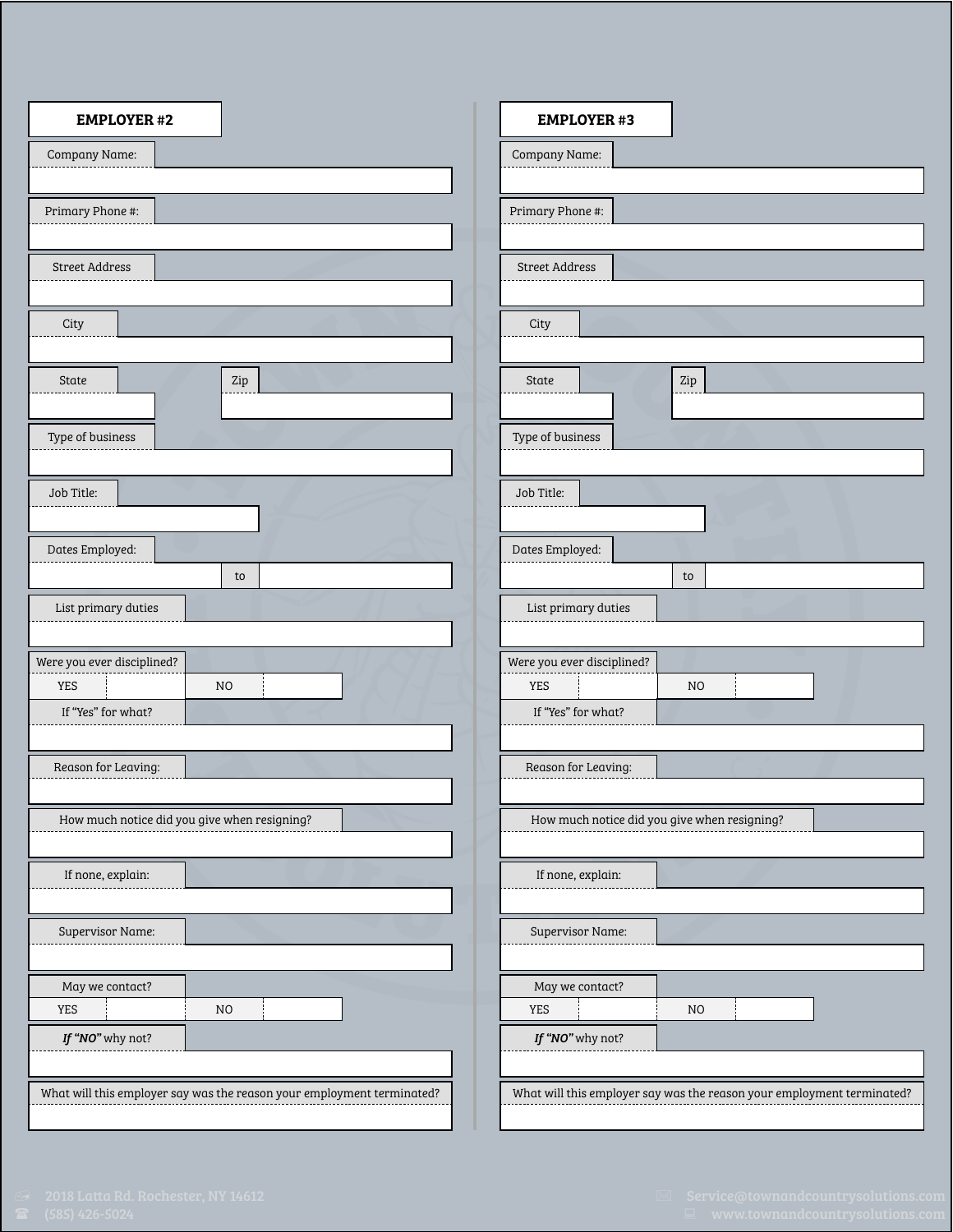| <b>REFERENCES</b> (optional)<br>Please list the names of additional work-related references we may contact.<br>Individuals with no prior work experience may list school or volunteer-related references. |                |         |          |             |                                           |                 |
|-----------------------------------------------------------------------------------------------------------------------------------------------------------------------------------------------------------|----------------|---------|----------|-------------|-------------------------------------------|-----------------|
| Name                                                                                                                                                                                                      | Position       | Company |          |             | Relationship (i.e. Supervisor, co-worker) | Primary Phone # |
|                                                                                                                                                                                                           |                |         |          |             |                                           |                 |
|                                                                                                                                                                                                           |                |         |          |             |                                           |                 |
| Please list the names of personal references who you know that we may contact. (not previous employers or relatives)                                                                                      |                |         |          |             |                                           |                 |
| Name                                                                                                                                                                                                      | Occupation     | Address |          |             | Primary Phone #                           | # Years Known   |
|                                                                                                                                                                                                           |                |         |          |             |                                           |                 |
|                                                                                                                                                                                                           |                |         |          |             |                                           |                 |
|                                                                                                                                                                                                           |                |         |          |             |                                           |                 |
| <b>DRIVING INFORMATION</b> (optional)<br>Complete only if driving is an essential function of the job for which you are applying.                                                                         |                |         |          |             |                                           |                 |
| Do you have a current valid driver's license?                                                                                                                                                             |                |         |          |             |                                           |                 |
| <b>YES</b>                                                                                                                                                                                                | N <sub>O</sub> |         |          |             |                                           |                 |
| License No.:                                                                                                                                                                                              |                | State:  |          | Expiration: |                                           |                 |
| If you do not have a driver's license for the state in which you currently reside, why not?                                                                                                               |                |         |          |             |                                           |                 |
|                                                                                                                                                                                                           |                |         |          |             |                                           |                 |
| Has your license ever been suspended or revoked?                                                                                                                                                          |                |         |          |             |                                           |                 |
| <b>YES</b>                                                                                                                                                                                                | NO.            |         |          |             |                                           |                 |
| If "YES" Please explain                                                                                                                                                                                   |                |         |          |             |                                           |                 |
|                                                                                                                                                                                                           |                |         |          |             |                                           |                 |
| Do you have personal automobile insurance?                                                                                                                                                                |                |         |          |             |                                           |                 |
| YES                                                                                                                                                                                                       | NO.            |         |          |             |                                           |                 |
| If "NO" Please explain                                                                                                                                                                                    |                |         |          |             |                                           |                 |
|                                                                                                                                                                                                           |                |         |          |             |                                           |                 |
| Have you ever been denied personal automobile insurance or has it ever been terminated or suspended?                                                                                                      |                |         |          |             |                                           |                 |
| YES                                                                                                                                                                                                       | NO.            |         |          |             |                                           |                 |
| If "YES" Please explain                                                                                                                                                                                   |                |         |          |             |                                           |                 |
|                                                                                                                                                                                                           |                |         |          |             |                                           |                 |
| PLEASE LIST ALL MOVING TRAFFIC VIOLATIONS IN THE LAST 5 YEARS:                                                                                                                                            |                |         |          |             |                                           |                 |
| Offense                                                                                                                                                                                                   |                | Date    | Location |             | Comments                                  |                 |
|                                                                                                                                                                                                           |                |         |          |             |                                           |                 |
|                                                                                                                                                                                                           |                |         |          |             |                                           |                 |
|                                                                                                                                                                                                           |                |         |          |             |                                           |                 |
|                                                                                                                                                                                                           |                |         |          |             |                                           |                 |